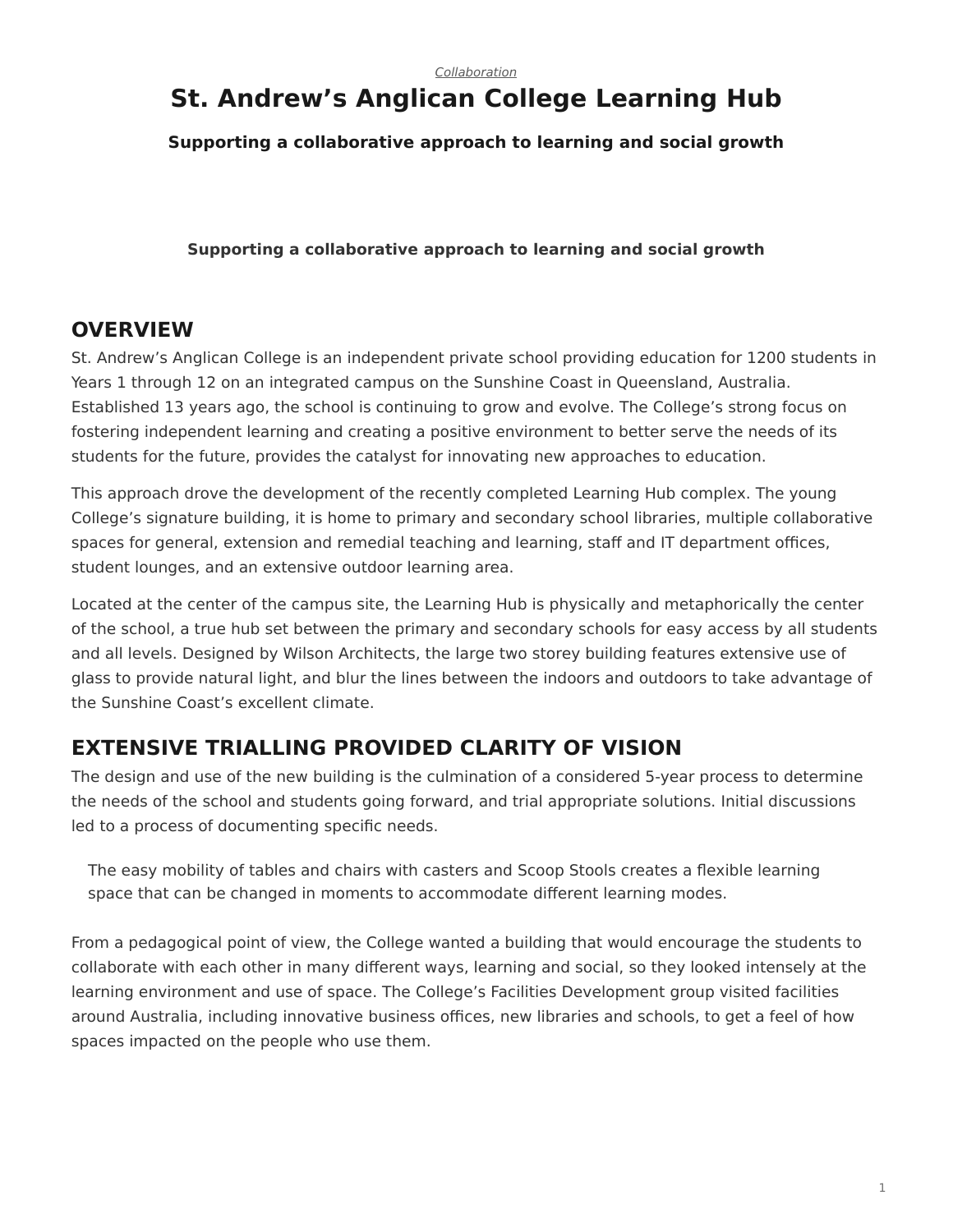The College then physically trialled the teaching approaches and spaces they required to understand their needs and the impact of space on their realization, going as far as removing classroom walls to test collaborative spaces. The extensive measurements this generated and feedback from numerous discussions were incorporated into the final design.

B-Free tables and Scoop Stools support focused individual work and easy interaction between group members.

## **SUPPORTING INNOVATIVE STUDENT-FOCUSED, COLLABORATION-BASED PROGRAMS**

The Learning Hub was built around the students, with a desire to create a university-like environment that encourages collaboration through learning and social interaction. It houses the progressive Connection Program, which gives the nearly 120 students taking the program extensive choice over their approach to learning. They learn in an open space

environment rather than a classroom environment for the whole year, supported by an inquiry-based approach to teaching.

Within the Learning Hub, the College was equally innovative with the furniture and layouts, taking on the task of furnishing of the new building themselves. Initially they short listed seven suppliers, and invited them to the school to talk about the collaborative spaces and how to make them work. They soon settled on Steelcase as the main supplier, as its wide range of collaboration products were a natural fit for creating learning and social collaboration spaces. Peter Gazzola, Director of Innovation, at St. Andrew's Anglican College, says: "The range of furniture Steelcase offered, like different from what anyone else has on the market, and are particularly suited to those collaborative social spaces."

Their selection ranged far beyond normal education settings, incorporating Steelcase's collaborative products that included individual and team settings, lounge elements and media:scape into an innovative learning environment. The media:scape, Campfire, Regard and B Free lounge elements enable the creation of a variety of settings to support collaborative learning, from small through to larger groups, formal teaching to informal exchange. Wi-Fi access throughout the center and plug-andplay access to large screens enhance connectivity for sharing ideas and information.

#### **"There's just something about the furniture that's inviting, relaxing. It's great."**

**MIKE KEILY** | FACILITIES DEVELOPMENT MANAGER, ST. ANDREW'S ANGLICAN COLLEGE

Collaborative settings provide small groups with different ways to interact and learn. The B-Free setting (left) features a standard height bench table, [modern bench seats](https://www.steelcase.com/products/benches-ottomans/) and large screen for sharing of ideas and learning. The Campfire lounge setting (right) provides visual privacy for focused discussions.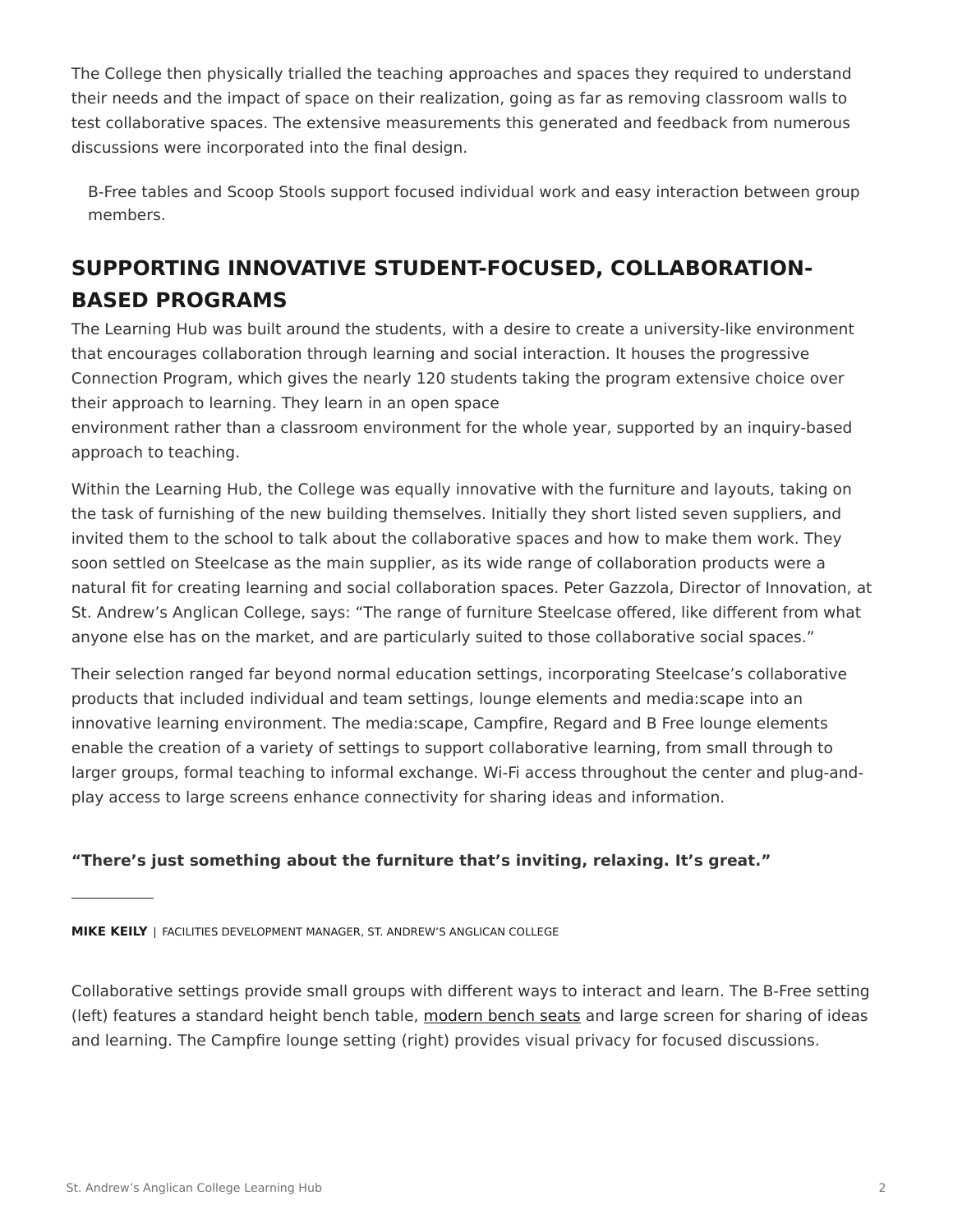## **INTUITIVE USE LEADS TO ENTHUSIASTIC SHARED OWNERSHIP OF SPACE**

Building on the clarity and vision pursued in the trial and application phase, the move into the new Learning Hub immediately produced notable results. Students feel that it is their space, with a significant increase in the number of students spending their time in the Hub, learning and socializing. They are coming to school earlier because they want to actively interface with each other. There is also more shared ownership across age groups, sitting together and sharing space in an equal way.

The teachers are equally enthusiastic about the space and it has enhanced the pedagogy of some of the teachers who were more traditional in their teaching. Teachers who were involved in the trial and innovative approaches to teaching were among the first posted to the building, so the innovative pedagogy models were already in place. However, when other teachers with a more traditional approach came into the space, it turned their perceptions around, eliciting reactions like: 'Oh wow, that's how you use the space."

### **"They took up the space and intuitively used the spaces and the furniture in the ways they were intended."**

Of special interest was what happened on first day in the new building. Mike Keily, Facilities Development Manager, St. Andrew's Anglican College, explains: "There was no exercise on how to use this space or what students must or mustn't do. They simply moved in and within a day it was if they had always been there. They took up the space

and intuitively used the spaces and the furniture in the ways they were intended, to accommodate the different sorts or uses we'd envisioned."

Mike Keily expresses the advantages of its collaboration with Steelcase very simply: "The kids just love it. I don't think the building would have been as successful without the

furniture that we've got. There's just something about the furniture that's inviting, relaxing. It's great."

### **Featured Products**

**[+About Steelcase](https://www.steelcase.com/discover/steelcase/our-company/)**